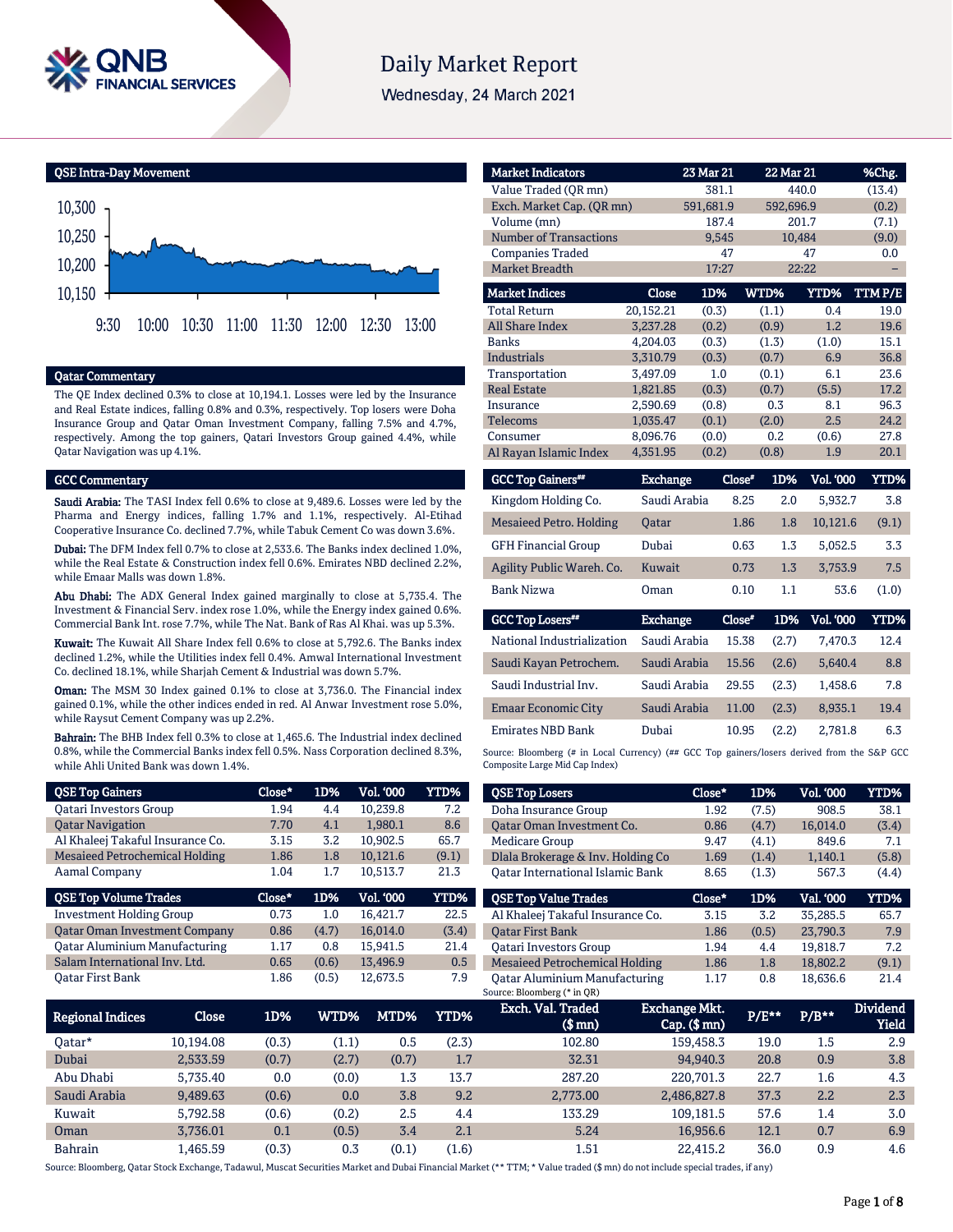# Qatar Market Commentary

- The QE Index declined 0.3% to close at 10,194.1. The Insurance and Real Estate indices led the losses. The index fell on the back of selling pressure from Arab and Foreign shareholders despite buying support from Qatari and GCC shareholders.
- Doha Insurance Group and Qatar Oman Investment Company were the top losers, falling 7.5% and 4.7%, respectively. Among the top gainers, Qatari Investors Group gained 4.4%, while Qatar Navigation was up 4.1%.
- Volume of shares traded on Tuesday fell by 7.1% to 187.4mn from 201.7mn on Monday. Further, as compared to the 30-day moving average of 220.7mn, volume for the day was 15.1% lower. Investment Holding Group and Qatar Oman Investment Company were the most active stocks, contributing 8.8% and 8.5% to the total volume, respectively.

| <b>Overall Activity</b>        | Buy %* | Sell %* | Net (QR)      |
|--------------------------------|--------|---------|---------------|
| Oatari Individuals             | 47.47% | 45.67%  | 6,835,349.9   |
| <b>Oatari Institutions</b>     | 17.37% | 17.44%  | (259, 277.1)  |
| Qatari                         | 64.84% | 63.12%  | 6,576,072.8   |
| <b>GCC</b> Individuals         | 0.45%  | 0.97%   | (1,973,998.4) |
| <b>GCC</b> Institutions        | 1.44%  | 0.58%   | 3,307,659.5   |
| <b>GCC</b>                     | 1.90%  | 1.55%   | 1,333,661.0   |
| Arab Individuals               | 13.58% | 13.78%  | (795, 669.5)  |
| Arab                           | 13.58% | 13.78%  | (795, 669.5)  |
| Foreigners Individuals         | 3.77%  | 5.03%   | (4,806,926.9) |
| <b>Foreigners Institutions</b> | 15.92% | 16.53%  | (2,307,137.5) |
| <b>Foreigners</b>              | 19.69% | 21.55%  | (7.114.064.4) |

Source: Qatar Stock Exchange (\*as a % of traded value)

# Ratings, Global Economic Data and Earnings Calendar

# Ratings Updates

| <b>Company</b>                         | Agency                  | Market | Type*                 | <b>Old Rating</b> | <b>New Rating</b> | <b>Rating Change</b> | Outlook         | <b>Outlook Change</b>    |
|----------------------------------------|-------------------------|--------|-----------------------|-------------------|-------------------|----------------------|-----------------|--------------------------|
| Oatar<br>International<br>Islamic Bank | Capital<br>Intelligence | Oatar  | FSR/ST-<br>FCR/LT-FCR | A/A1/A            | A/ A1/A           | -                    | <b>Stable</b>   | $\overline{\phantom{0}}$ |
| <b>Oatar Insurance</b><br>Company      | <b>S&amp;P</b>          | Oatar  | <b>ICR/FSR</b>        | A/A               | A/A               | -                    | <b>Negative</b> | -                        |

Source: News reports, Bloomberg (\* LT – Long Term, ST – Short Term, FSR- Financial Strength Rating, FCR – Foreign Currency Rating, ICR – Issuer Credit Rating)

### Global Economic Data

| <b>Date</b> | Market | source                                               | <br>Indicator                     | Period      | Actual<br>Consensus |   | <b>Previous</b> |
|-------------|--------|------------------------------------------------------|-----------------------------------|-------------|---------------------|---|-----------------|
| 03/23       | UK     | <b>IIK Office for</b><br>l Statistics<br>r Nafional. | <b>Iobless Claims</b><br>. Change | Feb<br>$ -$ | 86.6k               | - | 20.8k           |
|             |        |                                                      |                                   |             |                     |   |                 |

Source: Bloomberg (s.a. = seasonally adjusted; n.s.a. = non-seasonally adjusted; w.d.a. = working day adjusted)

# Earnings Calendar

| <b>Tickers</b>                 | Company Name                         | Date of reporting 4Q2020 results | No. of days remaining | Status |
|--------------------------------|--------------------------------------|----------------------------------|-----------------------|--------|
| <b>MRDS</b>                    | Mazaya Qatar Real Estate Development | 24-Mar-21                        |                       | Due    |
| $\sim$ $\sim$<br>$\sim$ $\sim$ |                                      |                                  |                       |        |

Source: QSE

| Tickers | company<br><b>Name</b>                      | 102021 results<br>Date on tenorme. | No.<br>or gavs re<br>remanne | <b>Status</b> |
|---------|---------------------------------------------|------------------------------------|------------------------------|---------------|
| OIGD    | , Investor <sup>,</sup><br>: Group<br>Jatar | I-Apr-2                            | $\mathbf{a}$<br>40           | Due           |
|         |                                             |                                    |                              |               |

Source: QSE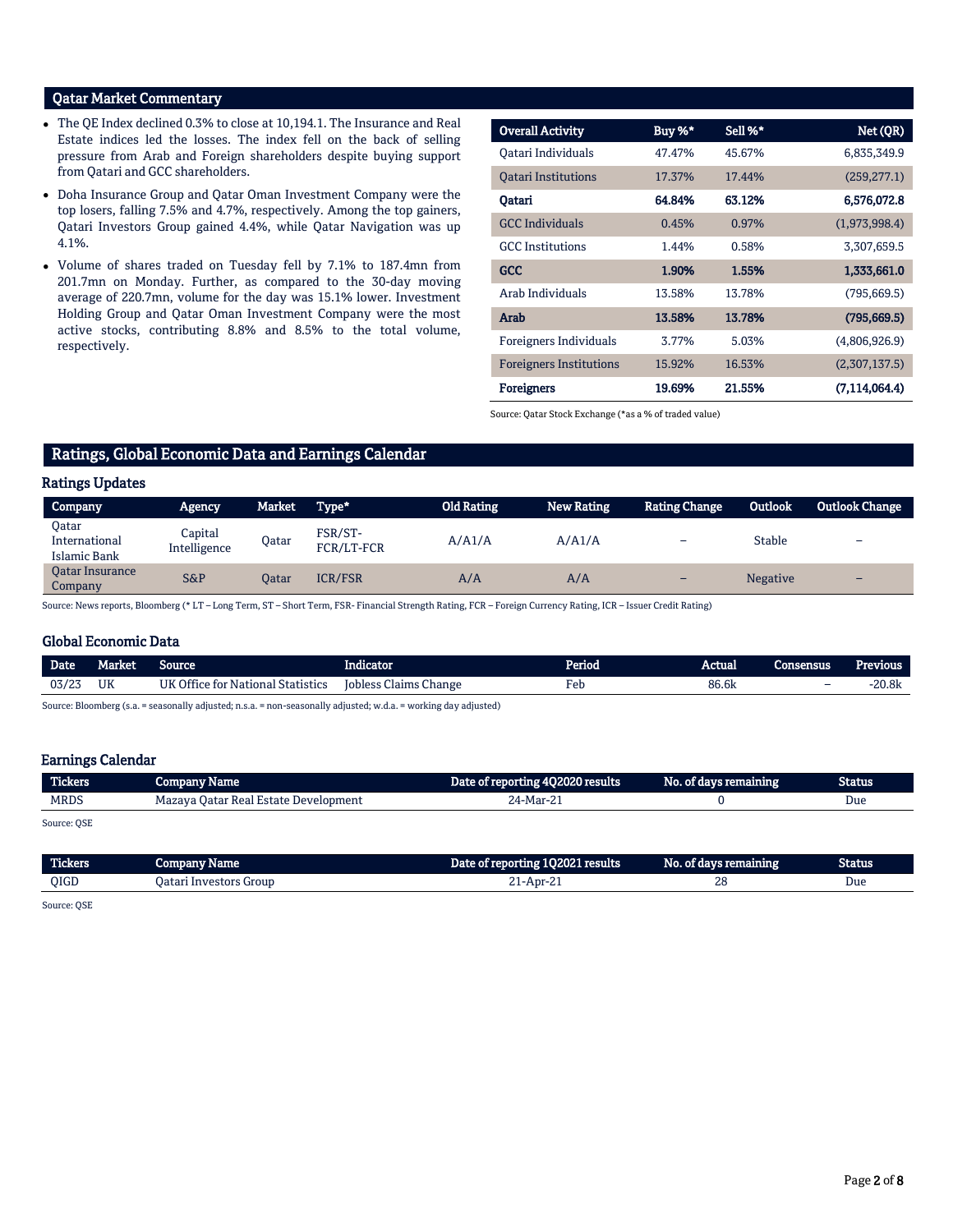# News

- Qatar
- KCBK's AGM endorses items on its agenda Al Khalij Commercial Bank (KCBK) announced the results of the AGM. The meeting was held on March 23, 2021 and the following resolution were approved, among others. (1) Discussed and approved the Company's financial statements and income statement for the year ended December 31, 2020; (2) Adopted the profits appropriation policy and approved the proposal of the Board of Directors regarding the distribution of cash dividends in the rate of 5.6% of the share nominal value (QR 0.056 per share) for the year ended December 31, 2020 and (3) Extended the mandate of the Board of Directors of the Company with its current composition and members as elected in the General Meeting of Shareholders of the Company on 27 February 2018 until the Effective Date of the proposed merger with Masraf Al Rayan, subject to the approval of the extraordinary general assembly of shareholders on the merger. (QSE)
- Total Assets increased by 0.6% MoM in February 2021 (up 1.3% YTD) – The loan book went up by 0.8% MoM (up 2.4% YTD) while deposits increased by 1.3% MoM (+0.8% YTD) in the month of February 2021. Public sector pulled total credit growth higher (up 2.0% MoM in February), as private sector posted a growth of 0.3% MoM. As deposits increased by 1.3% in February, the LDR declined to 126.7% vs. 127.3% in January. Non-Resident Deposits increased by 4.5% MoM (+2.6% YTD) driving overall deposits growth. Private sector deposits increased by 0.3% MoM (+1.5% YTD 2021). On the private sector front, the consumer segment posted a gain of 1.3% MoM (up 3.2% YTD) while the companies & institutions' segment declined by 0.9% MoM (-0.5% YTD 2021). Public sector deposits declined by 0.3% MoM (-2.1% YTD 2021) for the month of February 2021. Looking at segment details, the government institutions' segment (represents ~58% of public sector deposits) went up by 0.2% MoM (-3.5% YTD 2021). Moreover, the semi-government institutions' segment posted a growth of 1.7% MoM (-12.0% YTD 2021). The government segment decreased by 1.8% MoM (up 5.2% YTD). The overall loan book went up by 0.8% in February 2021. Total domestic public sector loans increased by 2.0% MoM (up 6.9% YTD). The government segment's loan book went up by 5.1% MoM (+15.9% YTD 2021). However, the government institutions' segment (represents ~53% of public sector loans) declined by 0.1% MoM (+1.3% YTD), while the semi-government institutions' segment moved down by 0.6% MoM (-0.6% YTD). Private sector loans gained by 0.3% MoM and are up 0.6% YTD. Real Estate followed by Consumption and others positively contributed toward the loan growth. On the other hand, the Services sector pulled credit growth down in the month of February 2021. Real Estate (contributes ~23% to private sector loans) increased by 1.2% MoM. Consumption and Others (also contributes ~23% to private sector loans) increased by 1.0% MoM (+0.9% YTD). General Trade (contributes ~21% to private sector loans) increased by 0.1% MoM. However, the Services segment (contributes ~26% to private sector loans) declined by 0.8% MoM (-2.3% YTD). Finally, the Industry segment went up by 0.3%. (QCB, QNBFS Research)
- DHBK to disclose its 1Q2021 financial results on April 28 Doha Bank (DHBK) will disclose its financial statement for the period ending March 31, 2021 on April 28, 2021. (QSE)
- ONCD board of directors to meet on April  $07 -$  Qatar National Cement Company (QNCD) has announced that its board of directors will be holding a meeting on April 07, 2021 to discuss and approve the financial statement for 1Q2021. (QSE)
- S&P affirms QATI's ratings with Negative outlook S&P Global Ratings (S&P) affirmed its 'A' issuer credit and financial strength ratings on Qatar Insurance Company (QATI) and its guaranteed subsidiaries. The outlook remains Negative. S&P stated, "At the same time, we affirmed our 'BBB+' rating on QATI's subordinated debt issued through Qatar Reinsurance Company Ltd. and QIC (Cayman) Ltd. We believe that QATI will likely receive repayment of the outstanding amount of its loan to MS in the first half of 2021. This follows an investment by Pollen Street into MS announced in January 2021. We believe that QATI has managed the delayed repayment well such that it receives compensation on its loan while maintaining its important distribution relationship with MS. QATI reported a much-reduced net profit in 2020 of QR126mn (2019: QR671mn) driven by additional claims from both COVID-19 and natural catastrophes. QATI's combined ratio of 112% was higher than our expectation for 2020 and at the higher end of the reinsurance peer group. We have previously viewed QATI as having less volatility in its results than peers in the reinsurance sector such as Markel, Axis, and Lloyd's, but in recent years QATI has come closer to their levels of volatility." Despite QATI's strong investment performance, without the gain made on the partial sale of its subsidiary, QLM Life and Medical Insurance Company (QLMI), the group would have recorded a net loss in 2020. FY2020 is the fourth consecutive year that QATI has recorded an underwriting loss. While its Gulf segments have continued to perform well, QATI's international segments (Qatar Re in particular) have dragged down the overall underwriting result. S&P added, "We have therefore maintained our Negative outlook on QATI. Despite pressure from its underwriting results, QATI's capital has improved over 2020 and early 2021. The group now has an excess of capital above our 'AAA' benchmark in our risk-based model. We expect QATI to maintain this throughout 2021-2023 as the group is likely to experience low-to-no growth over the same period." QATI's management took several steps to improve the group's capital position in 2020-2021. The most important of these was raising \$300mn in hybrid capital early in 2020, but the group also improved capital adequacy by derisking its investment portfolio and choosing not to pay a dividend in respect of the 2020 year. The Negative outlook reflects our view that QATI's underwriting performance may continue to weigh on the group's overall performance and that QATI's international operations will underperform its peers in the reinsurance and specialty markets over the next 12 months. This underperformance may reflect a weakening of the group's position in these markets. (Bloomberg)
- BRES signs a financing agreement Barwa Real Estate Group (BRES) announced signing a new financing agreement for the amount of \$92.85mn. The purpose of the new facility is to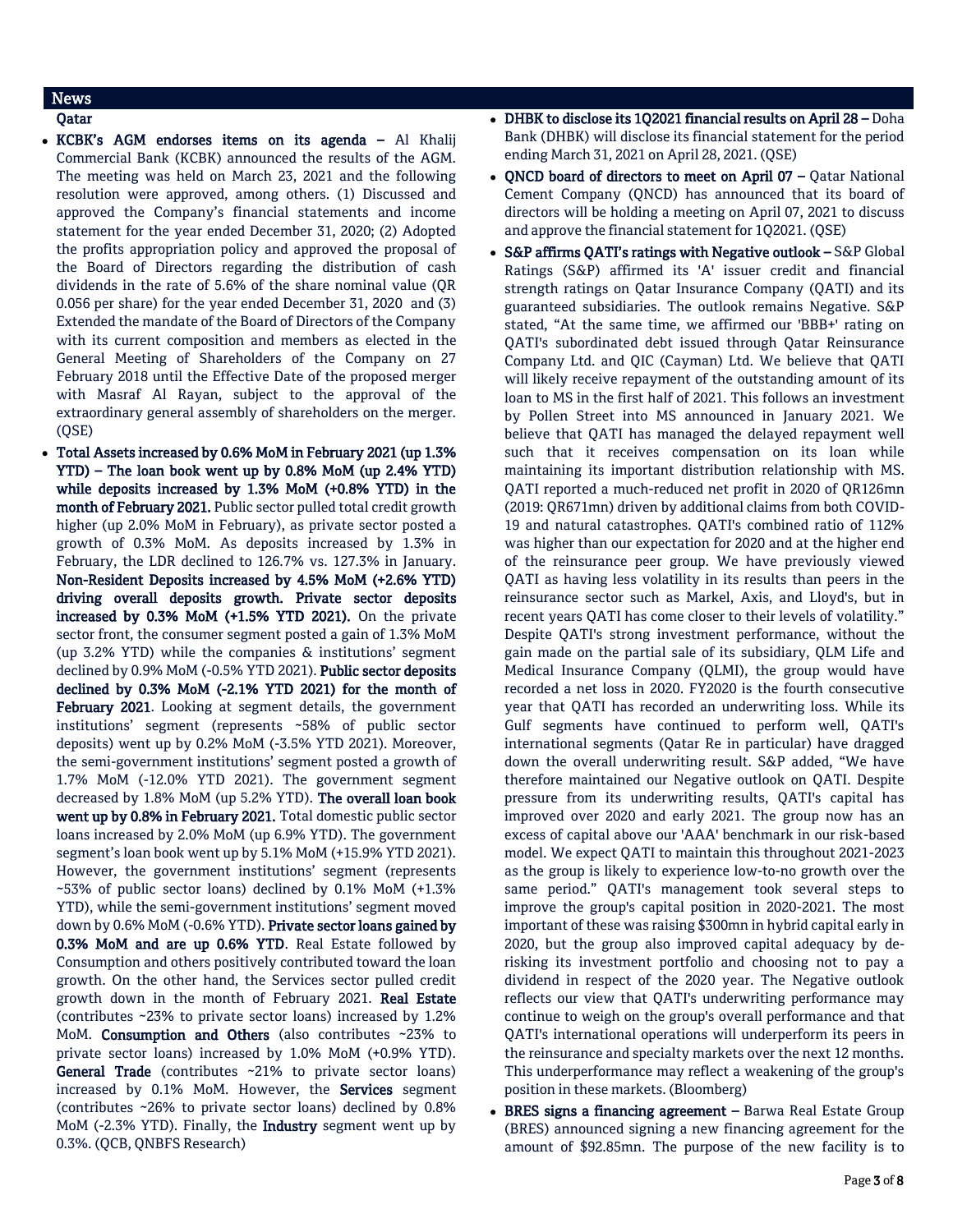finance a part of the budgeted capital expenditures of the projects for the year 2021. The term of the new financing is up to 5 years. The new financing agreement is in compliance with the provisions of Shari'ah. It should be noted that there is no conflict of interest between the contracting parties in this agreement. (QSE)

- IHGS announces commencing the distribution of dividends INMA Holding (IHGS) announced commencing the distribution of Dividends cheques to its esteemed shareholders for the financial year ending December 31, 2020 as of March 24, 2021 during the official working hours from 8:30 am to 3:30 pm. Shareholders are requested to contact investors relation Department on the 1st floor of building No. Q03, Al-kahraba Street -South at Msheireb City to collect their cheques. (QSE)
- CI affirms QIIK's rating at 'A' with Stable outlook Capital Intelligence Ratings (CI) has affirmed Qatar International Islamic Bank (QIIK's) rating at 'A' with a Stable outlook, which reflects the strength of the bank's financial position. The global ratings agency also praised the bank's numerous strengths. In its report, which monitors QIIK's financial indicators, CI affirmed the bank's long-term foreign currency rating at 'A' and short-term foreign currency rating at 'A1', after analyzing the bank's performance and various financial indicators during the past period. CI indicated that QIIK's high rating is due to overall good assets quality, sound franchises in Islamic and retail banking segments providing strong customers deposit base, good capital adequacy and strong profitability. The agency said, "The rating is also based on the high likelihood of extraordinary government support in case of need, and on the government's strong track record of support for Qatari banks, as the government's financial capacity to support banks is also considered strong given Qatar's sovereign rating at AA -." Capital Intelligence indicated that QIIK has a high-quality finance portfolio, supported by its strong risk mitigation strategies, and that ROAA is better than the sector average, supported by its broadly stable financing margins, as its repricing offsets the higher funding cost while benefiting from continued operations efficiency gains. QIIK is also expected to continue achieving better than average results in the banking sector thanks to the cost of credit and the low cost-to-income ratio. (Qatar Tribune)
- QSE launches Venture Market for SMEs Qatar Stock Exchange (QSE) has launched its much-awaited Venture Market, providing a new platform for Small and Medium Enterprises (SMEs) to list their shares in the stock market. This market serves as a dedicated stock exchange for SME listings and gives an alternative platform to raise funds. Al Faleh Educational Holding will be the first company to list in the Qatar Exchange Venture Market. "We are all extremely proud to open QSE's Venture Market and welcome the first SME to the extended QSE 'family' and look forward to them being an outstanding addition to our markets," QSE's CEO, Rashid bin Ali Al Mansoori, said in a tweet yesterday. "Qatar Stock Exchange launched its Venture Market to provide SME's with a clear alternative route to market as well as allowing them to diversify sources of funding and increasing company's equity base," he added. Launch of Venture Market is a big boost for SMEs in Qatar as it allows small businesses to list share with lighter regulatory

requirements. Opening of this market will encourage more SMEs to list share on the exchange. Al Faleh Educational Holding has already obtained the approval of the Qatar Financial Markets Authority, Qatar Stock Exchange and the Ministry of Commerce and Industry to convert the company from a limited liability company to a Qatari public shareholding company. Al Faleh Educational Holding runs three schools, including Doha Academy and Doha International Kindergarten, in addition to a top-ranked university that is also the first UK University to operate on a dedicated campus in Qatar, AFG College with the University of Aberdeen. Rashid bin Ali Al Mansoori said, "Qatar Stock Exchange put the amended criteria in place to provide an additional route to market for SME's who sought to list without all the resource requirements and costs associated with the Main Market. Qatar Stock Exchange launched its Venture Market demonstrating its long-term commitment to providing multiple routes to access Qatar's capital markets." (Peninsula Qatar)

- ORDS launches new Narrowband-IoT solution for business customers – Ooredoo (ORDS) has announced the launch of a new game-changing solution for its business customers. ORDS's new cost-effective, energy-efficient, secure Narrowband-IoT connectivity solution enables customers to deploy IoT sensors in the field to help accelerate digital transformation within Qatar. The end-to-end solution is backed up by ORDS's team of in-house IoT experts; product managers, hardware and software developers, consultants, solution architects and technical support. This new solution is yet another key milestone extending ORDS's growing portfolio of IoT connectivity solutions. Thanks to its extensive portfolio, customers will be able to leverage the power of NB-IoT for a wide range of use cases, with a battery life of up to 10 years. (Qatar Tribune)
- Ooredoo Maldives Launches first ever tier-3 ready Data Centre in the Maldives – Ooredoo Maldives launched the first ever tier-3 ready Data Centre in the Maldives, providing unparalleled connectivity, storage, security and support systems for ITbased services and operations, designed to provide reliability and safety for all types of customer segments. Located in the emerging smart city of Hulhumale', Ooredoo Maldives Data Centre (OMDC) is a world-class-state-of-the-art Data Centre which anticipates to bolster a quick and easy transition to new technologies supporting Maldivian and regional businesses from across government, corporate and the hospitality sector. (Bloomberg)
- Qatar sells 10-Year Term LNG to Sinopec at 10.0%-10.19% of Brent – According to sources, Qatar Petroleum sells term liquefied natural gas to Sinopec at 10.0%-10.19% of Brent crude per-barrel prices. Mideast nation will supply 2mn tons per annum of LNG to Sinopec starting in January 2022. (Bloomberg)
- Renewables a key component of Qatar Petroleum's climate roadmap – Qatar Petroleum (QP) aims to play a vital role in shaping the future of global energy delivery by developing substantial solar capacity around the region, QP said in its latest Sustainability Report. In line with its policy of creating low carbon energy, some 800MW electricity is to be generated from Siraj, near Al Kharsaa, from photovoltaic solar technology. Additional PV solar capacity of two 400 MW plants at QP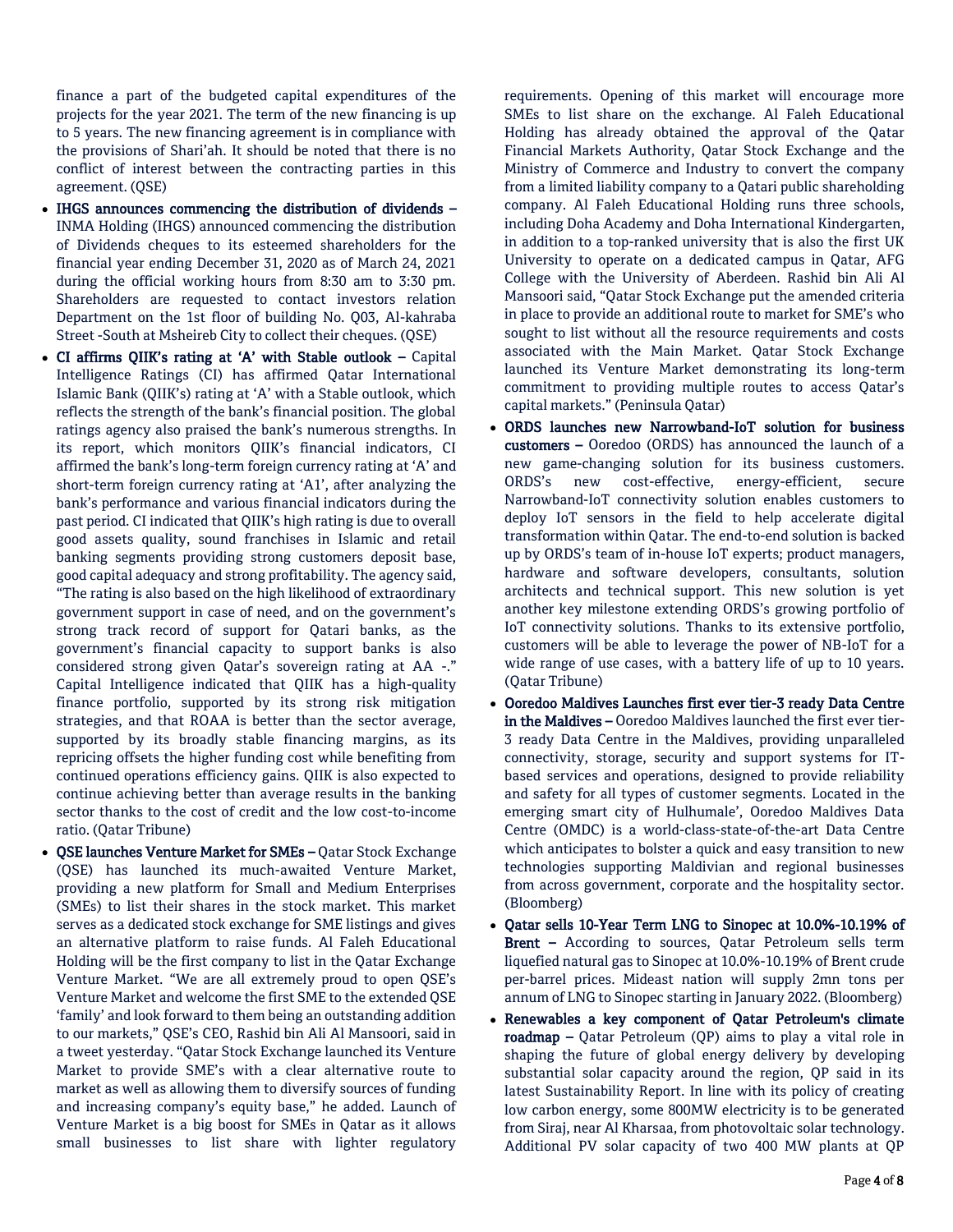industrial cities is currently in the planning stage and earmarked to come online before 2025, QP noted. Renewables are the fastest-growing energy source in the world and can potentially fulfil between 36% and 67% of global electricity demand by 2040. Solar energy is expected to generate 19% of total global power by 2040 under the sustainable development scenario (SDS). "We quickly adopted renewables, making them a key component of our climate roadmap, leading to a more diverse energy mix by actively promoting the development and introduction of new forms of alternative energy," QP said. Through its interest in the Siraj venture, QP has committed to an ambitious solar plant project, which is currently under construction and will employ photovoltaic (PV) solar technology to generate 800MW of electricity near Al Kharsaa, Qatar. The total capacity will be implemented over two phases – with Phase 1 delivering 400MW in 2021 and Phase 2 scheduled for completion a year later. Additional PV solar capacity of two 400MW plants at QP industrial cities is currently in the planning stage and earmarked to come online before 2025. Electricity produced from these plants will be used to supply planned LNG and petrochemical expansion projects, QP noted. (Gulf-Times.com)

 Eat Just raises \$200mn from Qatar sovereign wealth fund, Microsoft cofounder – Eat Just, the plant-based and cultivated meat company and pioneer in the alternative protein space, has raised \$200mn in growth-stage funding, taking its total raised since founding in 2011 to over \$650mn. Qatar's sovereign wealth fund led the round joined by private investment firm Charlesbank Capital Partners and Vulcan Capital, the investment arm of the estate of Microsoft co-founder and philanthropist Paul G. Allen. The funding will be used to build capacity for Eat Just's various products; accelerate research and development programs and build its brands internationally. (Bloomberg)

# International

 Cold weather chills new US home sales; current account deficit soars in 2020 – Sales of new US single-family homes fell to a nine-month low in February amid bitterly cold weather, and expensive lumber and rising mortgage rates could cool the housing market this year. The report from the Commerce Department on Tuesday followed on the heels of data this month showing a plunge in homebuilding and permits for future construction in February. There has been demand for bigger houses to accommodate home offices and remote schooling as the COVID-19 pandemic lingers. But a record jump in lumber prices and labor and land shortages is increasing costs for builders, hampering their ability to ramp up construction. The dearth of homes is boosting house prices, which together with a sustained rise in mortgage rates since February, is making homeownership more expensive for first-time buyers. New home sales plunged 18.2% to a seasonally adjusted annual rate of 775,000 units last month. Economists polled by Reuters had forecast new home sales would tumble 6.5% to a rate of 875,000 units in February. Though new homes account for a small share of total sales, they are a leading indicator for the housing market as they are counted at the signing of a contract. Separately on Tuesday, the Commerce Department said the current account deficit, which measures the flow of goods,

services and investments into and out of the country, surged 34.8% to a 12-year high of \$647.2bn in 2020 as the pandemic severely disrupted exports. The deficit could remain big this year as the stimulus-driven economic recovery draws in imports. The current account gap represented 3.1% of GDP last year, also the largest share since 2008 and up from 2.2% in 2019. The wider deficit is likely not an issue for the US because of the dollar's status as the world's reserve currency. Economic growth this year is expected to top 7%. That would be the fastest growth since 1984 and would follow a 3.5% contraction last year, the worst performance in 74 years. (Reuters)

- UK jobless rate falls as workers drop out of labor force Britain's jobless rate unexpectedly fell in the three months to January, a change that partly reflected people giving up their job hunt as lockdown measures tightened at the start of the year, official figures showed. The main jobless rate dropped to 5.0% in the three months to January from 5.1% in the final quarter of 2020, in contrast to forecasts in a Reuters poll for a small rise to 5.2%. None of the economists polled had expected a fall. "The latest labor market data are somewhat mixed but show considerable resilience overall," said Howard Archer, chief UK economist at consultants EY ITEM Club. Part of the drop in the headline unemployment rate was due to high jobless numbers for October alone dropping out of the three-monthly figures. The drop also reflected an increase in the proportion of the potential workforce classed as 'inactive', such as students, parents looking after their children full time and people who have temporarily given up looking for work. This 'inactivity rate' rose by 0.3 percentage points over the past three months to 21.0%, its highest since early 2019, while the share of people in employment fell by 0.3 percentage points over the same period, equivalent to a drop of 147,000. Since January nonessential shops and most businesses open to the public have been closed in England to slow a surge in more infectious variants of COVID, with similar measures in other parts of the UK. (Reuters)
- EU extends temporary catch limits on fish stocks shared with Britain – European Union (EU) ministers agreed on Tuesday to extend to the end of July temporary EU catch limits for fish stocks shared with Britain, to ensure fishing can continue uninterrupted while Brussels and London seek a full-year deal. In their post-Brexit trade deal, the EU and Britain agreed to jointly set limits each year for fishing their shared stocks after Britain completed its exit from the 27-country bloc on December 31. They had hoped to negotiate this month a fullyear agreement on fishing opportunities for 2021. As a temporary solution, EU ministers agreed to apply until July 31 EU catch limits for shared stocks based on scientific advisors' recommendations. This will replace a temporary rule, which had rolled over last year's EU catch limits for stocks including plaice, cod, haddock and whiting, until March 31. "We found a solution so that EU fleets can continue to operate in their traditional fishing grounds after 31 March," said Portuguese maritime minister Ricardo Serrao Santos, who chaired the meeting. A European Commission representative said EU-British talks last week made significant progress towards a proper agreement, but that the roughly 75 fish stocks concerned meant the talks were complex and required further time. Brussels sets annual limits on catches from around 100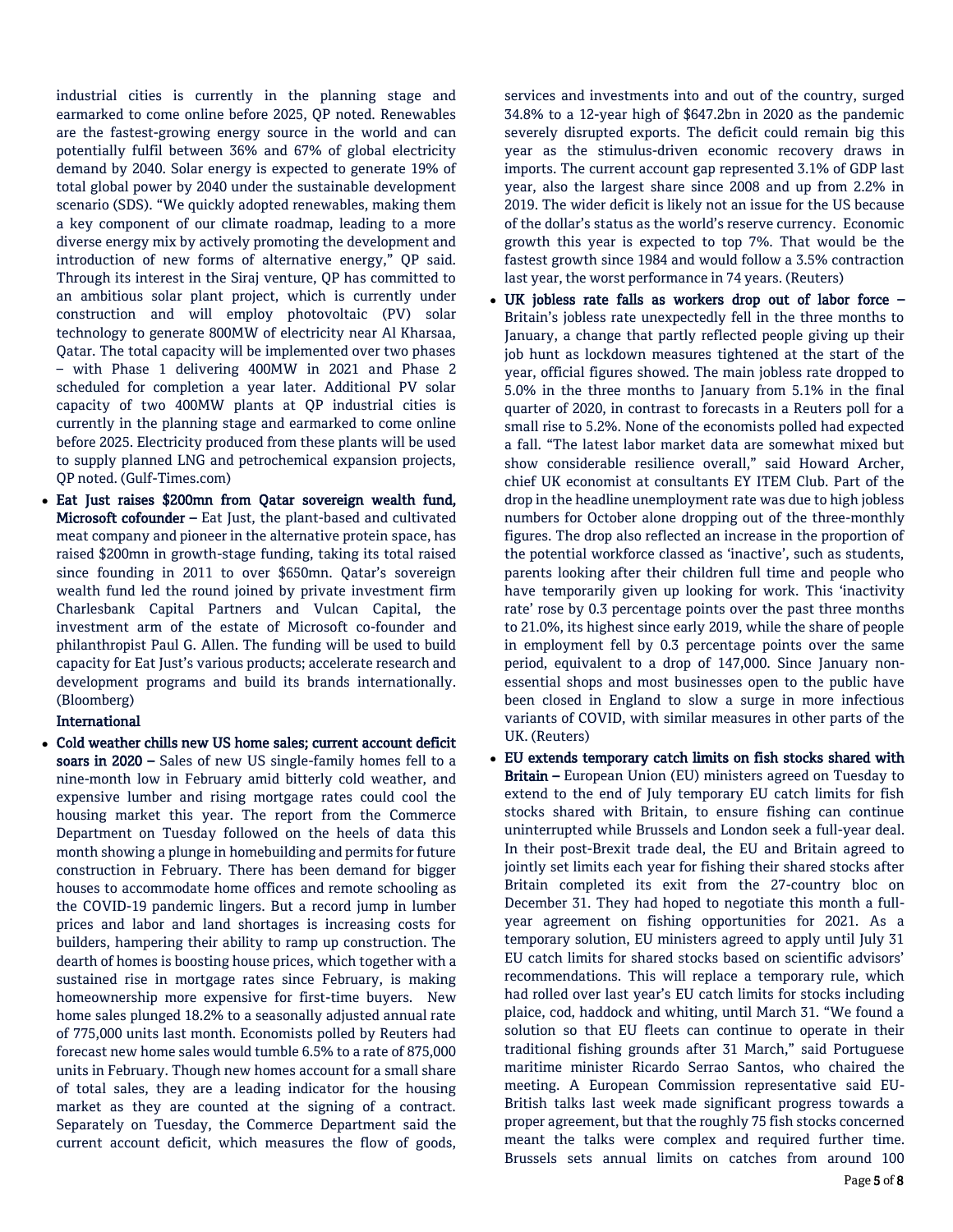commercial stocks of fish shared between EU countries in European waters, to avoid over-fishing. The EU and Britain are also negotiating catch limits for shared deep-sea stocks in 2022. Separately, Norway, Britain and the EU this month reached a deal on catch limits for jointly managed North Sea fish stocks following Brexit. Access to one another's fish stocks became a vexed issue in Brexit divorce negotiations, with the two sides ultimately agreeing a gradual fall in the quotas European fleets can catch in British waters, reaching a 25% reduction in value terms after 5-1/2 years. After that, there will be annual talks to set the amount EU boats can catch in British waters and viceversa. (Reuters)

- Flash PMI: Japan's factory activity picks up in March on growing output, orders – An expansion of Japan's factory activity gathered pace in March, a private sector survey showed on Wednesday, helped by the prospect of a global economic recovery as an increasing number of countries roll out COVID-19 vaccines. But the service sector remained gloomier, with businesses suffering from the coronavirus pandemic's fallout even after the government lifted a state of emergency in the Tokyo region. The au Jibun Bank Flash Japan Manufacturing Purchasing Managers' Index (PMI) rose to a seasonally adjusted 52.0 in March from a final 51.4 in February. That meant manufacturing activity came in above the 50.0 threshold that separates contraction from expansion for the second straight month. The PMI survey showed that activity was helped by growing output and new orders. Future output, which shows firms' growth expectations for the year ahead, also remained strongly positive. But the survey highlighted pressure on firms from higher input prices, which had already risen sharply in the previous month. Manufacturers reported input prices were at their highest since November 2018, leading to the widest gap between input and output prices since December 2014. Despite the expanding output and orders, manufacturers were hesitant to take on workers, reporting the third straight month of job shedding. The PMI survey also showed the service sector remained pessimistic as fallout of the health crisis persisted, the survey showed. The au Jibun Bank Flash Services PMI index was in line with the previous month's reading, rising to 46.5 on a seasonally adjusted basis from February's final of 46.3. The au Jibun Bank Flash Japan Composite PMI, which is calculated using both manufacturing and services, stood at 48.3 in March, largely unchanged from the previous month's final of 48.2. (Reuters)
- Japan lowers exports view, says economy shows weakness in March report – Japan's government in March cut its view on exports for the first time in 10 months, and said overall economic conditions were still showing weakness due to the coronavirus pandemic. Authorities also urged attention to how the spread of COVID-19 is affecting the Japanese and other economies, days after the end of a state of emergency in the capital, Tokyo, and three neighboring prefectures. "The economy shows some weakness, though it continued picking up amid severe conditions due to the coronavirus," the government said in its economic report for March. Among key economic elements, the government slashed its assessment of exports, a key driver of Japan's trade-reliant economy, for the first time since May, saying they were increasing at a slower pace. Behind the downgrade was a slowdown in car exports,

which showed signs of flattening out after manufacturers front-loaded shipments ahead of an expected recovery from the health crisis, especially in the US, a government official said. Analysts expect Japan's economy to shrink sharply in the current quarter as the emergency that ended on Sunday weighed on business activity and consumer spending. But they are also anticipating the decline will be followed by a rebound of an annualized 5.3% in the second-quarter, a Reuters poll showed last month, as economic activity is expected to pick up following the easing of lockdown measures. Authorities upgraded their view on bankruptcies and of firms' assessment of business conditions, saying they were showing signs of picking up, though severe spots remained. (Reuters) Regional

- OPEC+ won't pump more oil than market can handle The UAE's Energy Minister, Suhail al-Mazrouei said on Tuesday that OPEC+ is unlikely to pump more oil than the market can handle. "I don't think there is an idea to pump a lot of oil, more than the market can handle," he told Forbes Middle East in an interview when asked about possible scenarios for the OPEC+ meeting on April 1. (Reuters)
- Saudi Central Bank licenses two more fintech cos to provide payment services - The Saudi Central Bank said on Tuesday it has granted licenses to two more financial technology companies, International Digital Solutions Co and Azm Fintech Co, to provide payments services, boosting the total number of such licenses to 13. Financial centers in the Gulf region are looking to cultivate a financial startup scene to position themselves as regional powerhouses in financial technology, or fintech. (Reuters)
- Dubai Ruler announces government shake-up Amid growing competition among Gulf states to position themselves for a post-oil future, Dubai's Ruler, Sheikh Mohammed bin Rashid al-Maktoum on Tuesday announced plans to restructure his government to make it more efficient. Sheikh Mohammed said on Twitter that all Dubai officials and directors of government institutions will sign binding three-year contracts with set outcomes and pay. Dubai's economy, which is the region's most diversified, was one of the hardest hit by the coronavirus pandemic. S&P estimated that GDP contracted 10.8% last year. Earlier this month the Dubai government said it plans to boost tourism and hotel capacity by 134% over the next two decades, as part of a wider plan to make the emirate more competitive. (Reuters)
- UAE to invest \$10bn in Indonesia's sovereign wealth fund The UAE will invest \$10bn in Indonesia's new sovereign wealth fund to be spent on projects inside Southeast Asia's biggest economy, the UAE state news agency reported on Tuesday. This marks the biggest foreign investment commitment for the Indonesia Investment Authority (INA) and the first since its February launch. Authorities have previously said the INA had also received commitments of up to \$10bn prior to its launch, from global companies and agencies, such as the US International Development Finance Corporation and Japan Bank for International Cooperation, and some foreign pension funds. Jakarta will seed the fund with \$5bn in cash and other assets. Unlike many other sovereign wealth funds, which manage excess oil revenues or foreign exchange reserves, the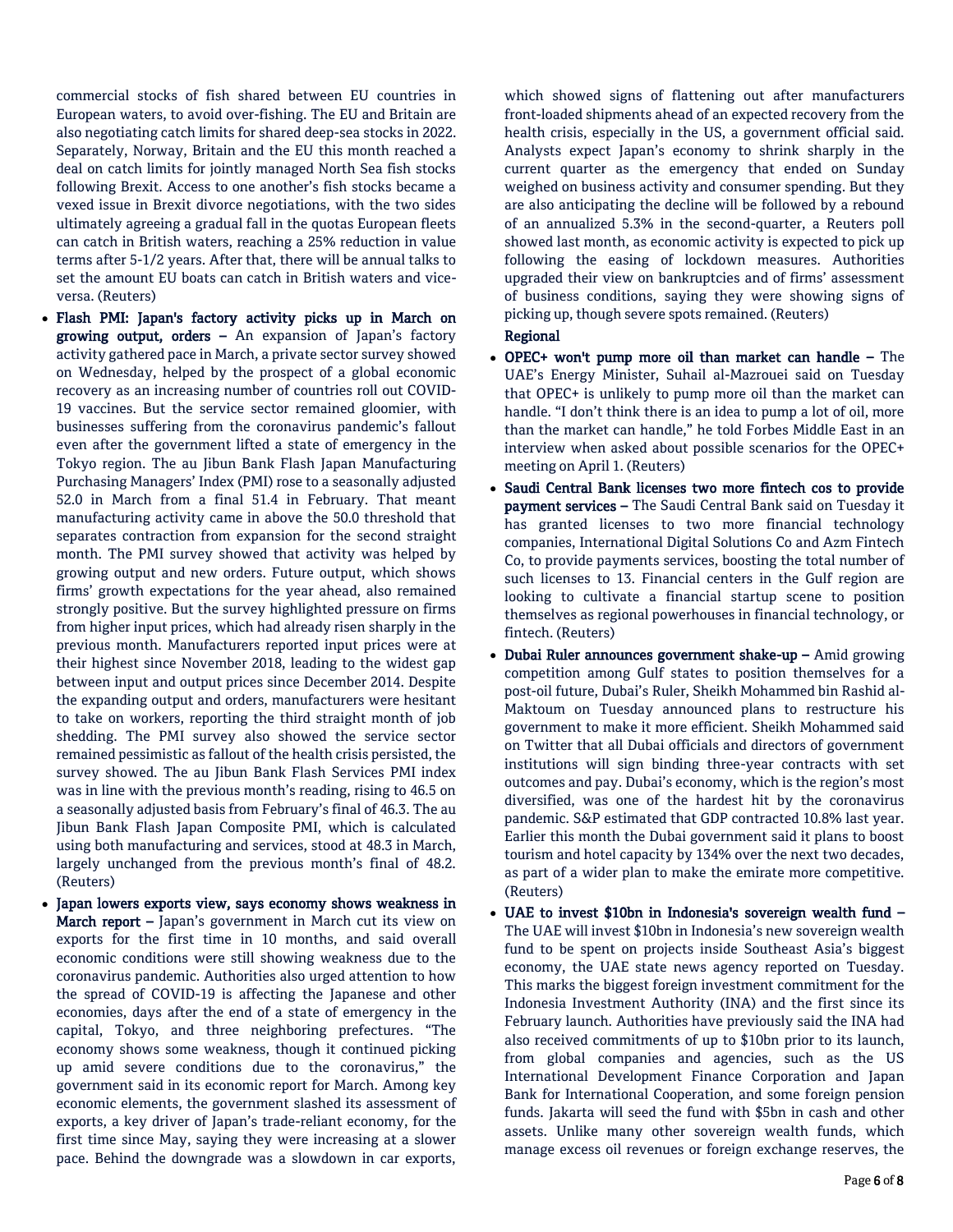INA seeks foreign funds as co-investors to finance the country's economic development and aid pandemic recovery. (Reuters)

- UAE's industrial exports valued at \$22.9bn over 10 months The Federal Competitiveness and Statistics Centre's figures revealed that the UAE's industrial exports in the first 10 months of 2020 were valued at AED84.2bn. These figures highlight the key role of the industrial sector in driving national economic development and its ability to maintain its activity despite the negative economic repercussions of the coronavirus (COVID-19) pandemic around the world. The industrial sector's contribution to GDP accounted for some 10 percent of the total in 2019, according to a previous report issued by Colliers International Middle East and North Africa (MENA). The Ministry of Economy's statistics also revealed that the current GDP was AED1.546tn in 2019, while the contribution of the non-oil sector's GDP at current prices was 70.2% during the same period. (Zawya)
- Tristar Transport IPO to raise up to \$160mn in Dubai Tristar Transport plans to raise between \$120mn and \$160mn an IPO on the Dubai Financial Market, the company says in a statement. Offer size is expected to represent up to 24% of the total issued ordinary shares after the offering. Offering will comprise 199mn new shares issued by Tristar; up to 88.8mn shares to be sold by existing shareholders including Agility Public Warehousing, Gulf Investment Corporation Emirates Investment Authority has the right to subscribe for 5% of the offer shares. The completion of the offering is currently expected to take place in April. BofA Securities and Citigroup Global Markets serve as joint global coordinators and joint bookrunners. (Bloomberg)
- Abu Dhabi funds invest \$150mn in Telegram messaging app Abu Dhabi state fund Mubadala Investment Co and Abu Dhabi Catalyst Partners, part-owned by Mubadala, said on Tuesday they had invested a combined \$150mn in messaging app Telegram. Mubadala invested \$75mn in five-year, pre-initial public offering (IPO) bonds of Telegram, while Abu Dhabi Catalyst Partners invested a further \$75mn. "Telegram's user base has reached a critical mass that places it amongst global tech giants," Mubadala executive Faris Sohail Faris al-Mazrui said. "Telegram is well-positioned for an inflection point that will transform it into a leading global technology company." The Russian Direct Investment Fund (RDIF) said Tuesday it joined Mubadala Investment Co. in buying convertible bonds of Telegram, but the messaging app denied the Kremlin-controlled entity was an investor. (Reuters, Bloomberg)
- Gulf Capital buys US health tech firms for \$60mn, plans to expand – Abu Dhabi-headquartered Gulf Capital announced on Tuesday the acquisition of two healthcare technology companies in the US for \$60mn, and its CEO said the investment firm is looking to expand over the coming year. Gulf Capital, which manages over \$2.5bn in assets, said it had completed the purchase of majority stakes in US-based Eclat Health and Hansei Solutions, which specialize in revenue cycle management solutions for healthcare providers. The investments were worth \$60mn roughly evenly split, Gulf Capital CEO, Karim El Solh told Reuters. "Our focus on healthcare has paid off very nicely because it's been one of the

very few sectors that's been growing during the pandemic," he said. "The other two sectors that are doing very well for us are technology and payments." Gulf Capital's third private equity fund, worth \$750mn, has been 78% deployed, El Solh said. "Next year we hope to come to market with a new fund," he said, adding the company plans to add about 10 people to its 50 employees. The new private equity fund, which it plans to launch next year, would be roughly the same size as the third fund, he said. (Reuters)

- Agility to remain majority shareholder in Tristar after IPO Agility Public Warehousing plans to sell 14.98% of Tristar Transport in IPO in Dubai. The Kuwaiti firm will retain 50.14% of Tristar after IPO. The financial impact is yet to be determined. (Bloomberg)
- Kuwait sells KD200mn 91-day bills; bid-cover at 13.3x Kuwait sold KD200mn of 91-day bills due on June 22. Investors offered to buy 13.3 times the amount of securities sold. The bills have a yield of 1.125% and settled on March 23, 2021. (Bloomberg)
- Bahrain sells BHD100mn 364-day bills; bid-cover at  $4.57x -$ Bahrain sold BHD100mn of 364-day bills due on March 24, 2022. Investors offered to buy 4.57 times the amount of securities sold. The bills were sold at a price of 98.454, have a yield of 1.55% and will settle on March 25, 2021. (Bloomberg)